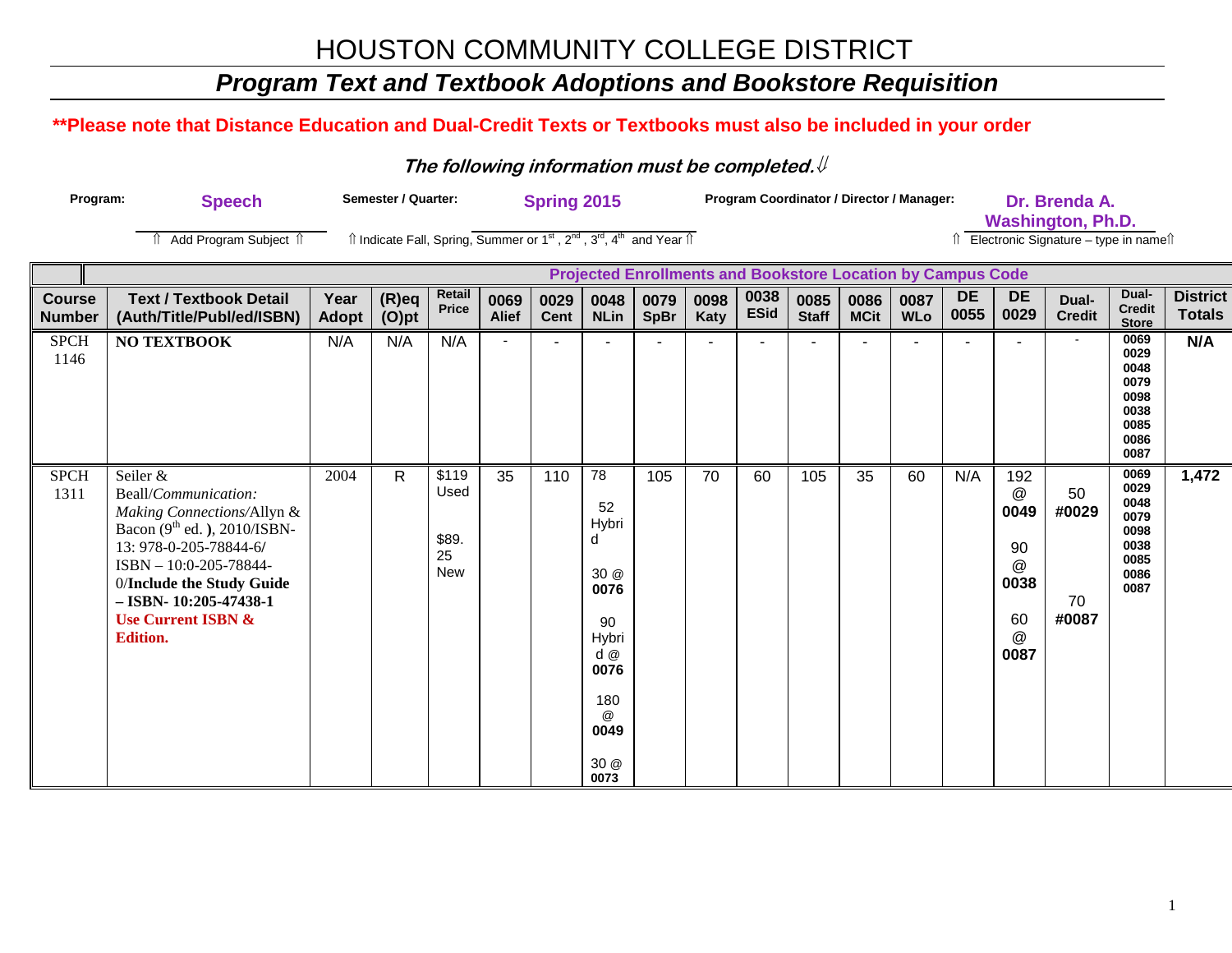## *Program Text and Textbook Adoptions and Bookstore Requisition*

#### **\*\*Please note that Distance Education and Dual-Credit Texts or Textbooks must also be included in your order**

| Same                | * Include Cards & Bar<br><b>Charts</b>                                                                                                                                                                                                                                       |      |              | Estim<br>ated<br>@<br>\$3.50<br>each           | 25/<br>25      | $\mathbf 0$      | 234/<br>234<br>146/<br>146<br>26/<br>26<br>60/<br>60 | 75/<br>'75   | 50/<br>50    | 60/<br>60<br>60/<br>60 | 105              | 35/<br>35      | 70/<br>70 | N/A         | $\overline{0}$  | 70<br>#0087  | 0069<br>0029<br>0048<br>0079<br>0098<br>0038<br>0085<br>0086<br>0087 | 1,767        |
|---------------------|------------------------------------------------------------------------------------------------------------------------------------------------------------------------------------------------------------------------------------------------------------------------------|------|--------------|------------------------------------------------|----------------|------------------|------------------------------------------------------|--------------|--------------|------------------------|------------------|----------------|-----------|-------------|-----------------|--------------|----------------------------------------------------------------------|--------------|
| <b>SPCH</b><br>1315 | O'Hair, Stewart &<br>Rubenstein/A Speaker's<br>Guidebook/Bedford/St.<br>Martins/2010 (4th ed.)/<br>ISBN: 13:978-0-312-55035-<br>6/ ISBN - 10:312-55035-9<br><b>Use Current ISBN &amp;</b><br><b>Edition.</b>                                                                 | 2004 | $\mathsf{R}$ | \$30<br>New<br>\$22.<br>50<br>Used             | $\overline{0}$ | $\Omega$         | $\Omega$                                             | $\mathbf{0}$ | $\mathbf{0}$ | $\Omega$               | $\Omega$         | $\overline{0}$ | $\Omega$  | $\mathbf 0$ | $\mathbf 0$     | $\mathbf 0$  | 0069<br>0029<br>0048<br>0079<br>0098<br>0038<br>0085<br>0086<br>0087 | $\mathbf{0}$ |
| <b>SPCH</b><br>1315 | O'Hair, Rubenstein &<br>Stewart/A Pocket Guide to<br>Public Speaking/Bedford/St.<br>Martin's/2007 (4th<br>ed.)/ISBN - 13:978-0-312-<br>45207-0/ISBN - 10:312-<br>45207-1/ ISBN - 13:978-0-<br>312-45210/10:0-312-45210-1<br><b>Use Current ISBN &amp;</b><br><b>Edition.</b> | 2008 | R.           | $\overline{$30}$<br>New<br>\$22.<br>50<br>Used | 105            | $\overline{135}$ | 26<br>26<br>Hybri<br>d<br>30<br>@<br>0076            | 210          | 170          | 105                    | $\overline{210}$ | 60             | 140       | N/A         | 64<br>@<br>0049 | 35 @<br>0098 | 0069<br>0029<br>0048<br>0079<br>0098<br>0038<br>0085<br>0086<br>0087 | 1,316        |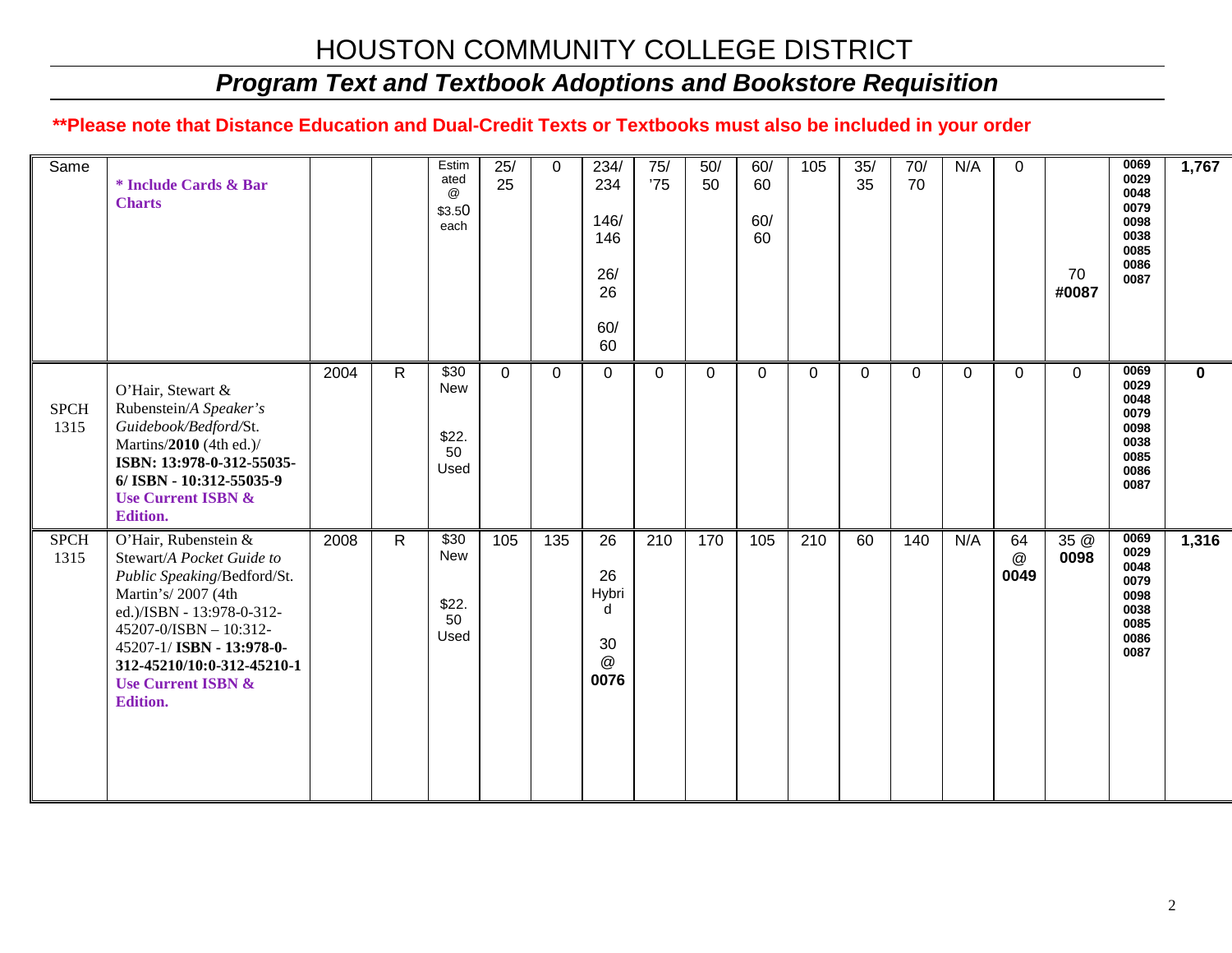## *Program Text and Textbook Adoptions and Bookstore Requisition*

#### **\*\*Please note that Distance Education and Dual-Credit Texts or Textbooks must also be included in your order**

| <b>SPCH</b><br>1318 | Adler & Towne/Looking Out,<br>Looking In/Cengage<br>Learning $(14th$ ed.),<br>2010/ISBN - 13: 978-0-495-<br>796213<br><b>Use Current ISBN &amp;</b><br><b>Edition.</b>                                                                             | 2002 | R            | \$149<br>.65<br><b>New</b><br>\$112<br>.25<br>Used        | 35       | $\Omega$ | 26<br>26<br>Hybr<br>id<br>30<br>@<br>0049 | 70       | 70       | 0                |     | 0           | 0  | 0        | 0               | $\Omega$    | 0069<br>0029<br>0048<br>0079<br>0098<br>0038<br>0085<br>0086<br>0087 | 196              |
|---------------------|----------------------------------------------------------------------------------------------------------------------------------------------------------------------------------------------------------------------------------------------------|------|--------------|-----------------------------------------------------------|----------|----------|-------------------------------------------|----------|----------|------------------|-----|-------------|----|----------|-----------------|-------------|----------------------------------------------------------------------|------------------|
| <b>SPCH</b><br>1318 | DeVito/Interpersonal<br>Messages: Communication<br>and Relationships/Allyn &<br>Bacon, 2008/ISBN -<br>13:978-0-205-75838-8/ISBN<br>$-10: 0-2-5-75838-X$<br><b>Use Current ISBN &amp;</b><br><b>Edition.</b>                                        | 2004 | $\mathsf{R}$ | \$60.<br>20<br><b>New</b><br>\$45.<br>15<br>Used          | $\Omega$ | 75       | $\overline{0}$                            | $\Omega$ | $\Omega$ | 30               | 35  | $\mathbf 0$ | 35 | $\Omega$ | $\Omega$        | $\Omega$    | 0069<br>0029<br>0048<br>0079<br>0098<br>0038<br>0085<br>0086<br>0087 | 175              |
| <b>SPCH</b><br>1321 | Hamilton/Communicating for<br>Results/Cengage Learning<br>$(9th$ ed.), 2005/ISBN - 13:<br>978-0-495-79499-5/ISBN -<br>10: 0-495-79799-5<br><b>Use Current ISBN &amp;</b><br><b>Edition.</b>                                                        | 1999 | $\mathsf{R}$ | \$145<br>.65<br><b>New</b><br>\$\$10<br>9.25<br>Used      | $\Omega$ | 80       | 52                                        | 35       | 30       | 60<br>Hybr<br>id | 105 | 35          | 70 | $\Omega$ | 60<br>@<br>0038 | $\mathbf 0$ | 0069<br>0029<br>0048<br>0079<br>0098<br>0038<br>0085<br>0086<br>0087 | $\overline{527}$ |
| <b>SPCH</b><br>1342 | Hanhner, Sokoloff &<br>Salisch/Speaking Clearly:<br>Improving Voice and<br>Diction/Waveland Press, Inc.<br>$(6^{th}$ ed.), 2002/ISBN -<br>0:7248696-1 (with Speech<br>Lab CDs for each campus)<br><b>Use Current ISBN &amp;</b><br><b>Edition.</b> | 2002 | $\mathsf{R}$ | $\sqrt{$111}$<br>.45<br><b>New</b><br>\$83.<br>60<br>Used | $\Omega$ | 15       | 0                                         | $\Omega$ | 0        | 30               | 35  | 0           | 35 | $\Omega$ | 0               | $\Omega$    | 0069<br>0029<br>0048<br>0079<br>0098<br>0038<br>0085<br>0086<br>0087 | 115              |